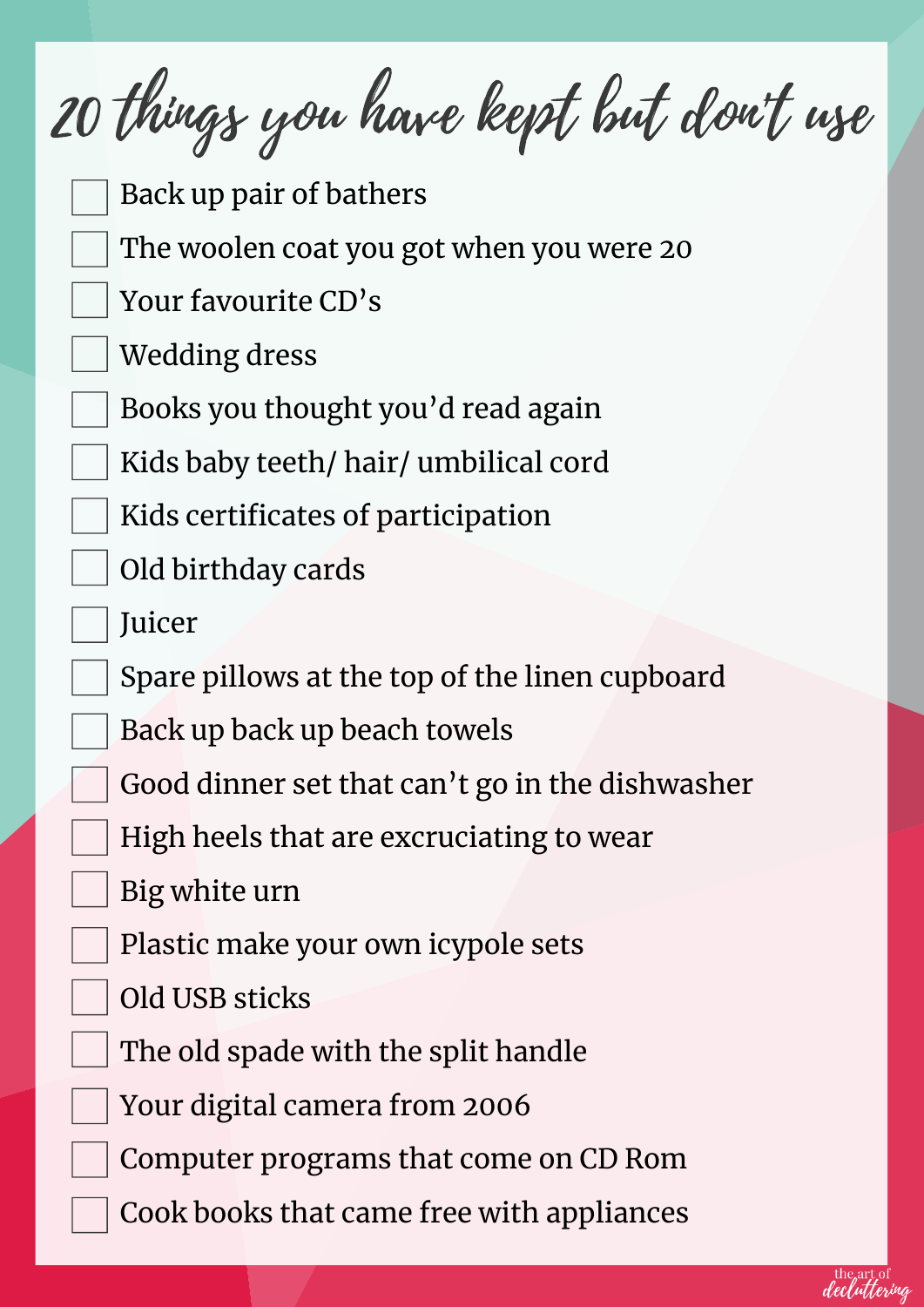20 pieces of paper you don't need

- Old insurance papers
- Old utility bills
- Tax returns from more than 5 years after lodgement
- Paperwork from a house you sold
- Centrelink paperwork (access online)
- Old superannuation statements
- Phone or internet bills
- Orders of service from weddings that aren't your own
- High school certificates
- Birthday cards
- Sheet music
- Birthday invitations
- Notebooks that 'might' have something important in
- University notes
- Course notes/ print outs from courses
- Every piece of art your child ever bought home
- Your own school reports
- Paperwork from old cars
- Cut outs from magazines/ newspapers
- Old CV's that you have kept copies of

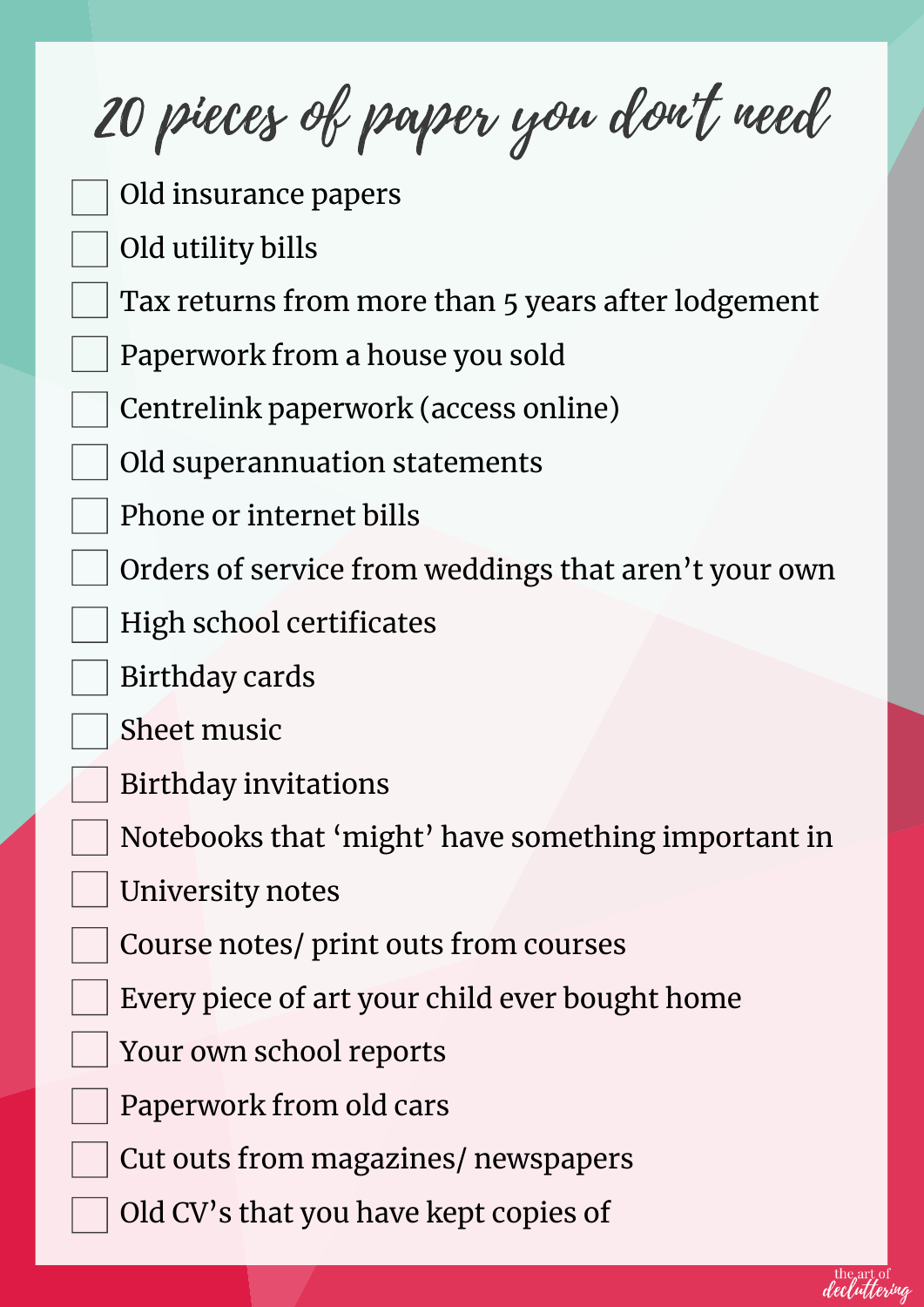20 things that have gone out of date Prescription medications Creams and pain relief Sunscreen Bandaids First aid kit Cake decorating supplies (icing/ sprinkles) Soft drink Vitamins Asthma medication Fire extinguishers, smoke alarms Car restraints Meat and fish in the freeze Prams and strollers Gift vouchers Text books Uniforms for single events Alcohol Batteries Insurance policies **Catalogues** 

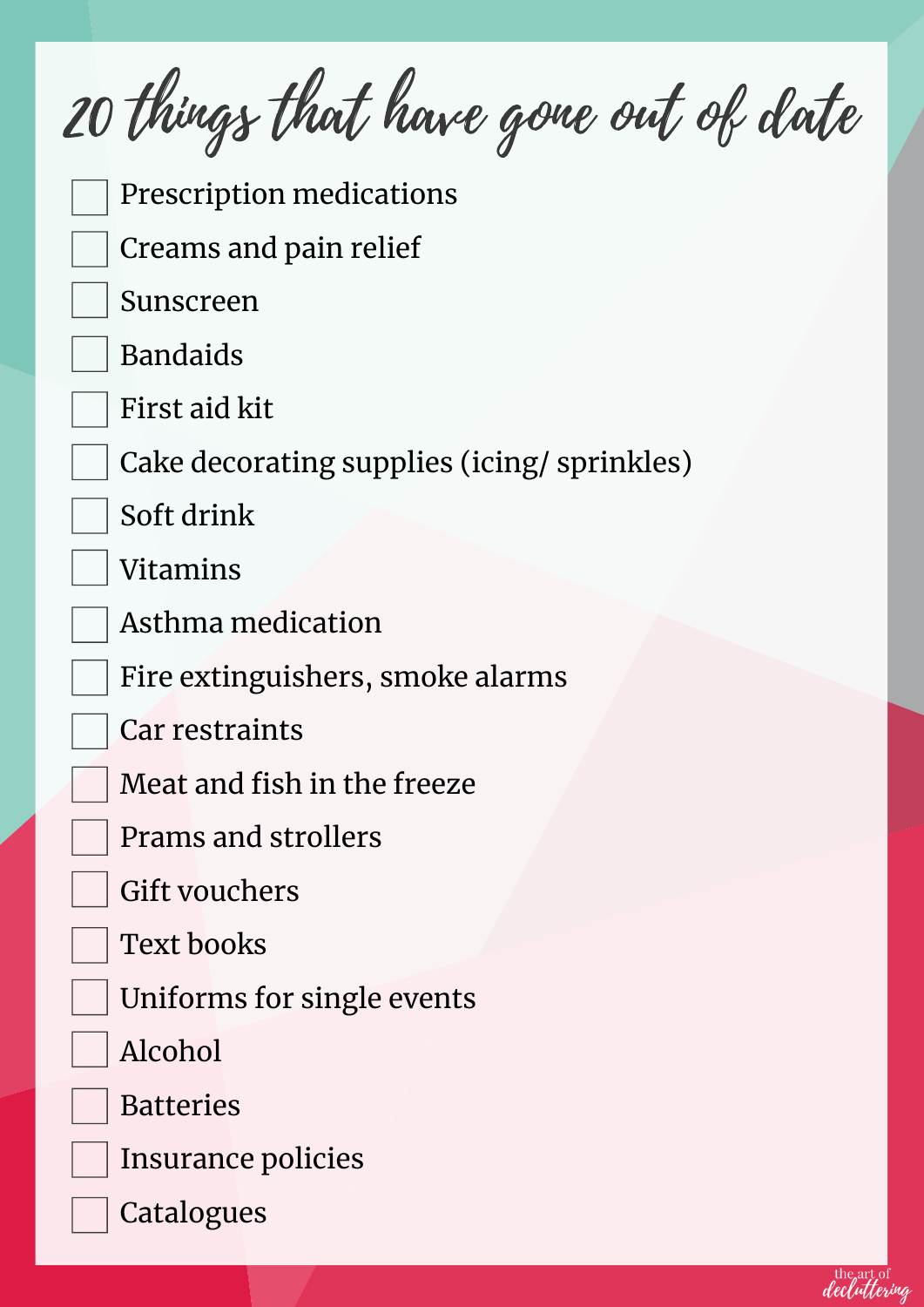20 things your kids have outgrown

Bike

Scooter

Toothbrush & toothpaste

Gumboots

'Good' shirt/ dress

Pillow

DVD's

Puzzles

Board games

That jacket you bought for school camp

Sleeping bag

Books



Cap/ hair ties

Car seat

Kids crockery and cutlery

Camping chair

Footy boots

Licenced toys (Peppa Pig/ Bluey/ Paw Patrol etc)

Devices

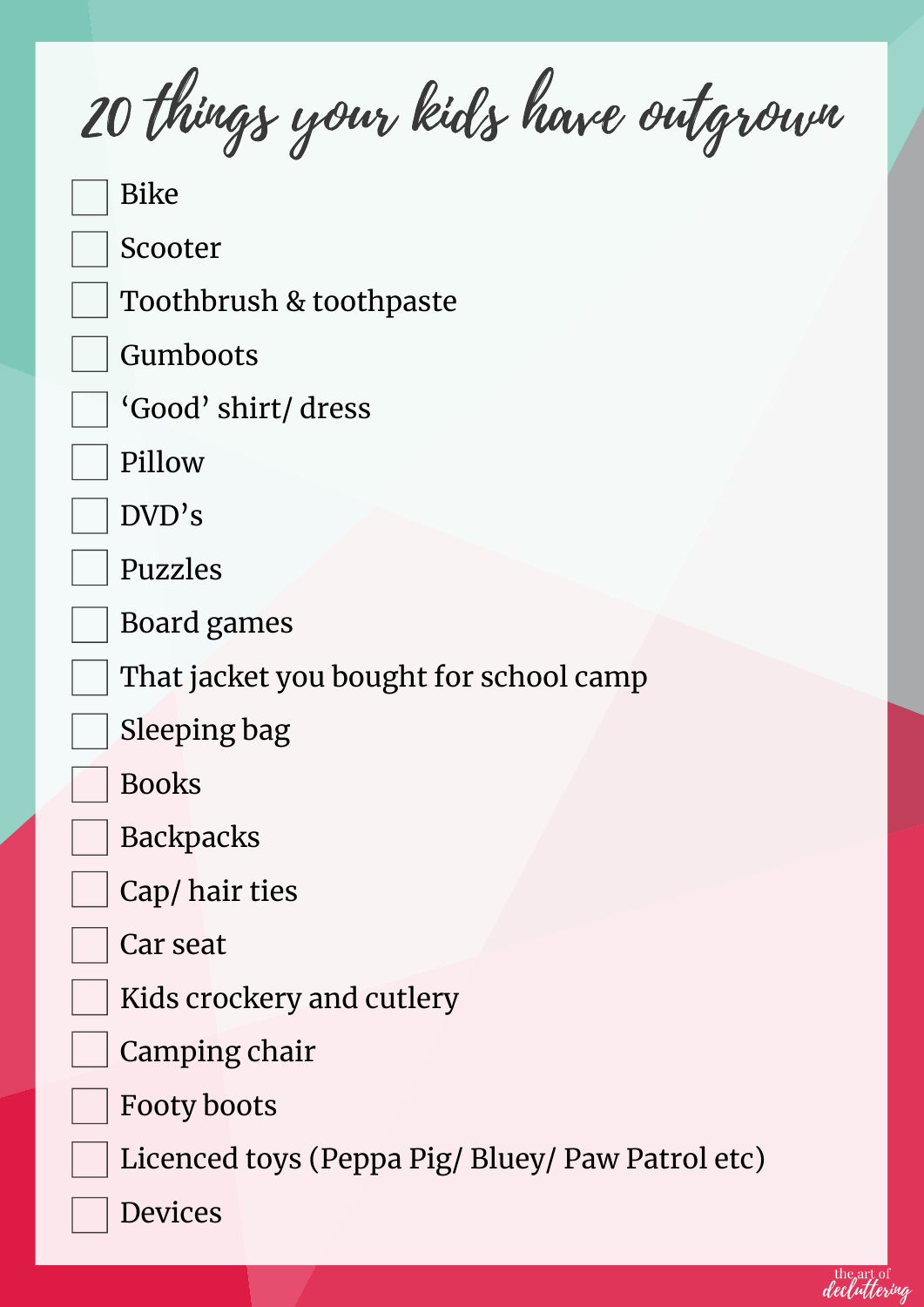10 things a women's shelter might need

- Old mobile phone
- Work clothes and shoes
- Make up

Shampoo and conditioner

- Small sample products
- Luggage
- **Backpacks**

Furniture - to help them set up their new home

Appliances - to help them set up their new home

Your time and finances